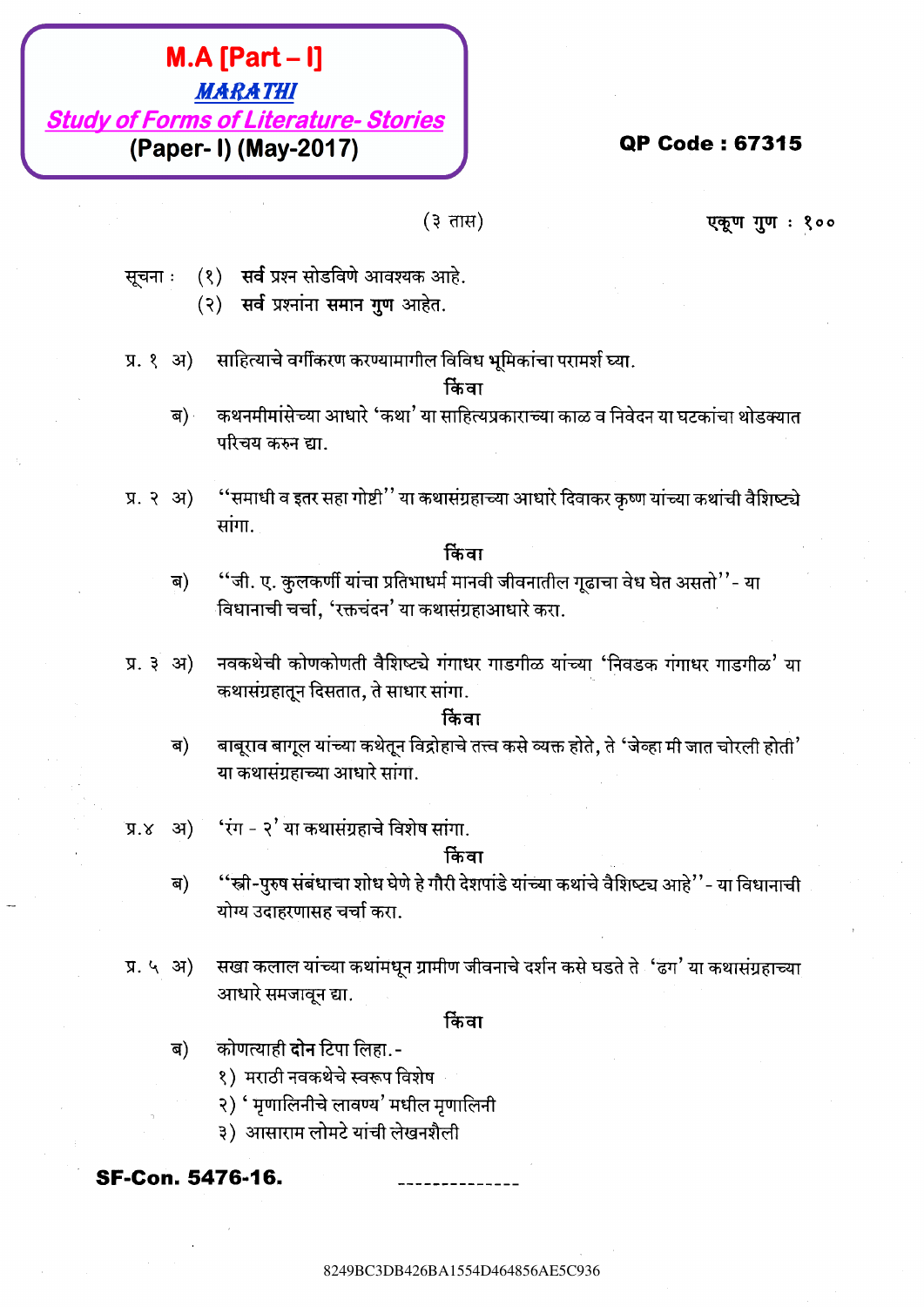$M.A [Part - 1]$ **MARATHI History of Marathi Literature** (1874-1960) (Paper- III) (May-2017)

### Q.P. Code:11006

गुण : १००

सूचनाः

- १. कोणतेही पाच प्रश्न सोडवा. २. सर्व प्रश्नांना समान गुण आहेत.
- '१८७४ ते १९२० या कालखंडातील साहित्यामागे विविध चळवळीची प्रेरणा होती' या विधानाची साधार चर्चा करा. १.

### किंवा

(वेळ – ३ तास)

'मनोरंजन व करमणुक' या नियतकालिकांच्या समाज प्रबोधन व वाङमयीन कार्याचा आढावा घ्या.

१८७४ ते १९२० या कालखंडातील निबंध वाङ्मयाची वैशिष्ट्ये सोदाहरण स्पष्ट करा. २.

### किंवा

१८७४ ते १९२० या कालखंडातील मराठी कथा वाङ्मयाचा आढावा घ्या.

हरिभाऊ आपटे व वा. म. जोशी यांच्या कादंबरी लेखनाचा आढावा घ्या. ₹.

### किंवा

१९२० ते १९४० या कालखंडातील मराठी कवितेच्या आढावा घ्या.

१८७४ ते १९२० या कालखंडातील मराठी नाट्य सृष्टीच्या सामाजिक व राजकीय चित्रणाचा परामर्श घ्या. X.

### किंवा

१९४० ते १९६० या कालखंडातील मराठी कवितेत आलेली विविधता साधार स्पष्ट करा.

१८७४ ते १९६० या कालखंडातील समीक्षाविचार कलावाद व जीवनवाद या दोन केंद्राभोवती फिरत राहिला या ५. विधानाची चर्चा करा.

## किंवा

१८७४ ते १९६० या कालखंडातील ललित गद्याचा विकास कशाप्रकारे होत गेला ते साधार लिहा.

प्रत्येक गटातील एक टिपा लिहा. ξ.

मट अ

गट ब

- (अ) निबंधमाला
- (आ) संगीत शारदा
- (अ) अण्णासाहेब किर्लोस्कर (आ) ँ नवकथाकार गंगाधर गाडगीळ
- 
- कुसुमाग्रजाचे नाटकातील योगदान  $($ इ $)$
- वि. स. खांडेकर  $\mathcal{L}(\xi)$
- $\mathcal{L}(\mathbf{\vec{5}})$ रविकिरण मंडळाची कामगिरी
- $\langle \xi \rangle$ पण लक्षात कोण घेतो ?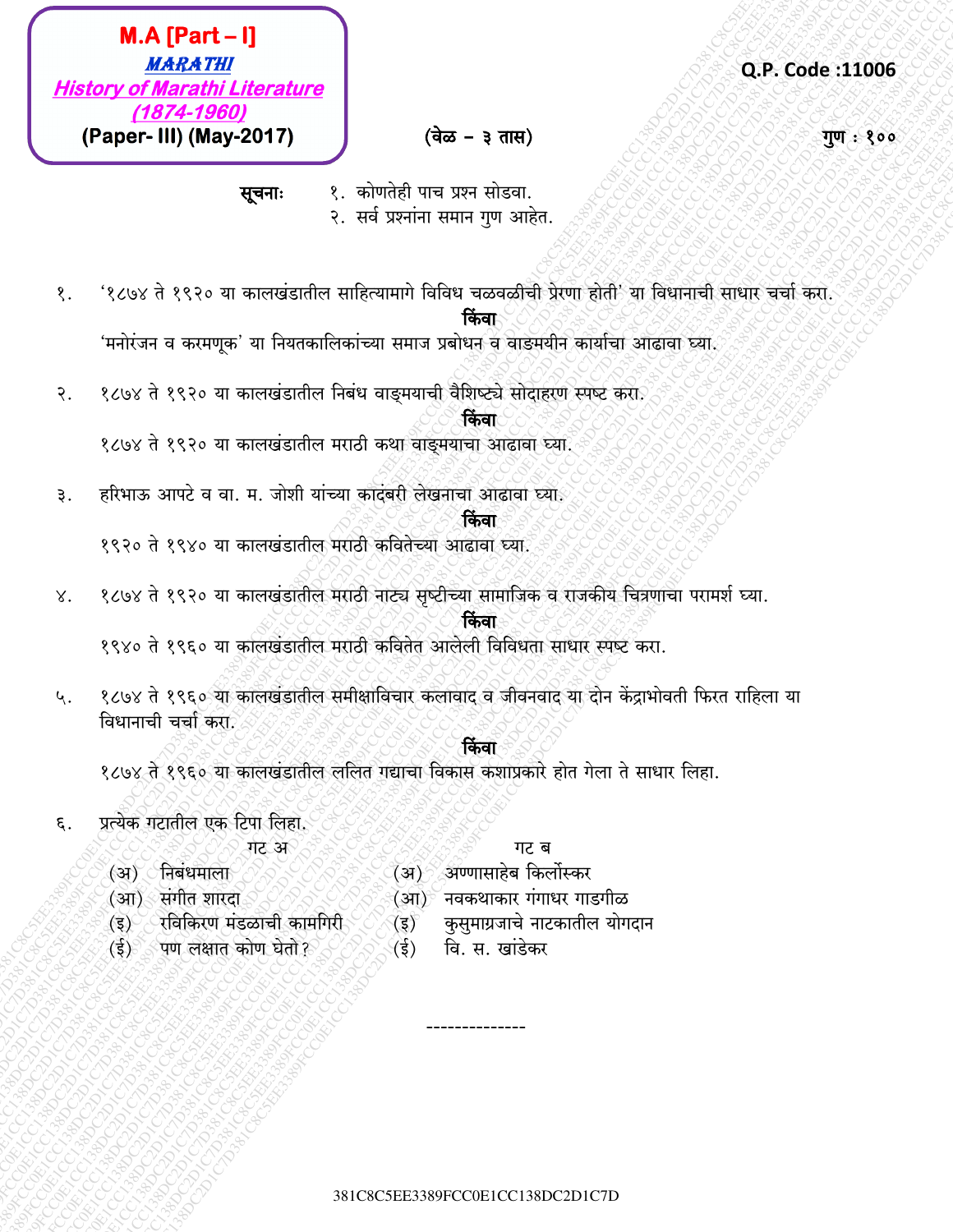3BB*898887993*<br>
3BB798857201930187D44087D49<br>
3PB7987830409707408720<br>
3PB798878867070487209<br>
3P87887886707048707493C39AF074D493572D430087D49<br>
3P87887887048497887878878798878704870720487207420<br>
3P878855678885578878878878788 3BB7988552D430087D4993C39AF074D03BB7988552D430087D4993C39AF074D03BB7988552D430087D4993C39AF074D03BB7988552D430087D4993C39AF074D03BB7988552D430087D4993C39AF074D03BB7988552D430087D4993C39AF074D0 3BB79749<br>
3BB7978872087087087087D43098930<br>
3BB797887087D498709703<br>
3PB7887887887087087D430087D430087D4983572D430087D499352D430087D499353<br>
3PB7887887887988788572D4300870870872D430087D49312008708708730087<br>
3PB78. 3PB7888670 **3B**B798852D49<br> **BB7988520**<br> **BB879987887008720779**<br> **CONSULS CONSULS CONSULS CONSULS CONSULS CONSULS CONSULS CONSULS CONSULS CONSULS CONSULS CONSULS CONSULS CONSULS CONSULS CONSULS CONSULS CONSULS CONSULS CONSULS CONSULS** 3BB7988552D430087D4993C39AF074D03BB7988552D430087D4993C39AF074D03BB7988552D430087D4993C39AF074D03BB7988552D430087D4993C39AF074D03BB7988552D430087D4993C39AF074D03BB7988552D430087D4993C39AF074D0 **ABB7987120872093**<br> **ABB79878574008701103870110387011038701103870110387301103845411039467110387411038411038411038411038411038411038411038411038411038411038411038411038411038411038411038411038411038411038411038411038411038** 3BB7988552D430087D4993C39AF074D03BB7988552D430087D4993C39AF074D03BB7988552D430087D4993C39AF074D03BB7988552D430087D4993C39AF074D03BB7988552D430087D4993C39AF074D03BB7988552D430087D4993C39AF074D0 3BB7988552D430087D4993C39AF074D03BB7988552D430087D4993C39AF074D03BB7988552D430087D4993C39AF074D03BB7988552D430087D4993C39AF074D03BB7988552D430087D4993C39AF074D03BB7988552D430087D4993C39AF074D0 3BB7988552D430087D4993C39AF074D03BB7988552D430087D4993C39AF074D03BB7988552D430087D4993C39AF074D03BB7988552D430087D4993C39AF074D03BB7988552D430087D4993C39AF074D03BB7988552D430087D4993C39AF074D0 **3BB7988789**<br>
2BB79885789<br> **CONSECTED TO CONSECT AFTER CONSECTIVE CONSECT ACTIVE CONSECT AFTER CONSECT AFTER CONSECT AFTER CONSECT AFTER CONSECT AFTER CONSECT AFTER CONSECT AFTER CONSECT AFTER CONSECT AFTER CONSECT AFTER** 3BB7988552D430087D4993C39AF074D03BB7988552D430087D4993C39AF074D03BB7988552D430087D4993C39AF074D03BB7988552D430087D4993C39AF074D03BB7988552D430087D4993C39AF074D03BB7988552D430087D4993C39AF074D0 **3BB79981-11**<br>  $\frac{MSB88787}{(39898799 \times 10^{10} \text{m} \cdot \text{s}^2 \cdot \text{m}^2 \cdot \text{m}^2 \cdot \text{m}^2 \cdot \text{m}^2 \cdot \text{m}^2 \cdot \text{m}^2 \cdot \text{m}^2 \cdot \text{m}^2 \cdot \text{m}^2 \cdot \text{m}^2 \cdot \text{m}^2 \cdot \text{m}^2 \cdot \text{m}^2 \cdot \text{m}^2 \cdot \text{m}^2 \cdot \text{m}^2 \cdot \text{m}^2 \cdot \text{m}^2 \$ 3BB7988552D430087D4993C39AF074D03BB7988552D430087D4993C39AF074D03BB7988552D430087D4993C39AF074D03BB7988552D430087D4993C39AF074D03BB7988552D430087D4993C39AF074D03BB7988552D430087D4993C39AF074D0 3BB7988552D430087D4993C39AF074D03BB7988552D430087D4993C39AF074D03BB7988552D430087D4993C39AF074D03BB7988552D430087D4993C39AF074D03BB7988552D430087D4993C39AF074D03BB7988552D430087D4993C39AF074D0 **Linguistic Broad Conterior Conterior Conterior Conterior Conterior Conterior Conterior Conterior Conterior Conterior Conterior Conterior Conterior Conterior Conterior Conterior Conterior Conterior Conterior Conterior Con** 3BB7988552D430087D4993C39AF074D03BB7988552D430087D4993C39AF074D03BB7988552D430087D4993C39AF074D03BB7988552D430087D4993C39AF074D03BB7988552D430087D4993C39AF074D03BB7988552D430087D4993C39AF074D0  $\begin{array}{|l|l|} \hline \textbf{M.A} \textsf{Part}=0 \\\hline \textbf{(Paoe)} \textsf{BMO} \textsf{M1} \textsf{d1} \textsf{d2} \textsf{d3} \textsf{d3} \textsf{d3} \textsf{d4} \textsf{d5} \textsf{d5} \textsf{d5} \textsf{d6} \textsf{d7}} \hline \textbf{(Paoe)} \textsf{W1} \textsf{d1} \textsf{d3} \textsf{d5} \textsf{d6} \textsf{d7}} \hline \textbf{(Paoe)} \textsf{W2} \textsf{d1} \textsf{d3} \textsf$ 3BB7988552D430087D4993C39AF074D03BB7988552D430087D4993C39AF074D03BB7988552D430087D4993C39AF074D03BB7988552D430087D4993C39AF074D03BB7988552D430087D4993C39AF074D03BB7988552D430087D4993C39AF074D0

- 
- 
- 
- 

- 
- 
- 
- 
- -
	-
	-
	-
	-

- 
- 
- 
- 3 Bbcy of Manual Americans of Archives and Control of Archives and Control of Archives and Control of Archives and Control of Archives and Control of Archives and Control of Archives and Control of Archives and Control of 38 Same of the angular stranges of the stranges of the stranges of the stranges of the stranges of the stranges of the stranges of the stranges of the stranges of the stranges of the stranges of the stranges of the strang
- -
	-
	-
	-
	-